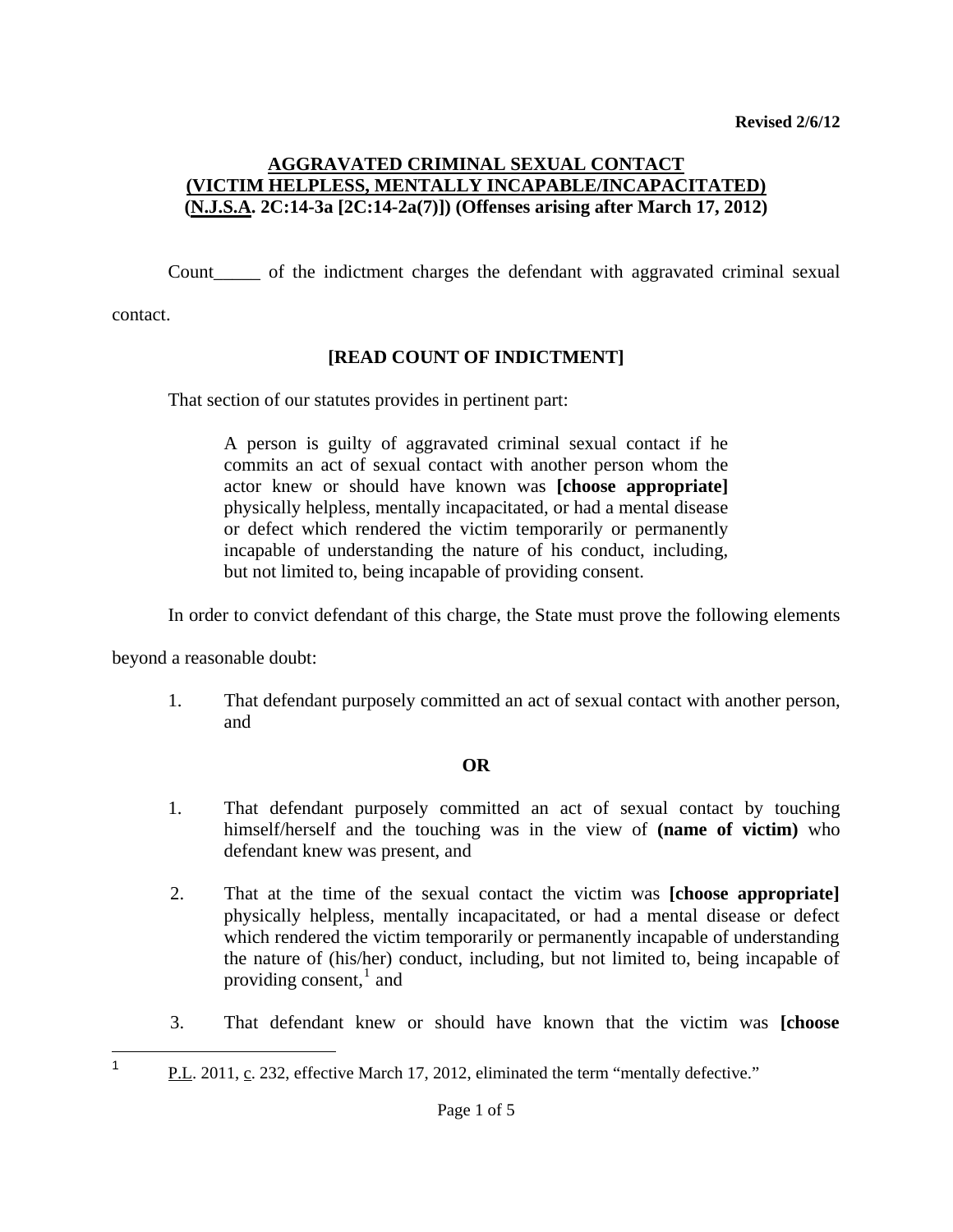**appropriate]** physically helpless, mentally incapacitated, or had a mental disease or defect which rendered the victim temporarily or permanently incapable of understanding the nature of (his/her) conduct, including, but not limited to, being incapable of providing consent.

The first element that the State must prove beyond a reasonable doubt is that defendant committed an act of sexual contact upon **(name of victim)**. Sexual contact means an intentional touching by **(name of victim)** or by the defendant, either directly or through clothing, of **(name of victim's)** or defendant's intimate parts for the purpose of degrading or humiliating **(name of victim)** or sexually arousing or gratifying defendant.

Intimate parts means **[CHOOSE APPROPRIATE]** sexual organs, genital area, anal area, inner thigh, groin, buttock or breast of a person.

To find that defendant committed an act of criminal sexual contact, you must find beyond a reasonable doubt both that the touching was intentional and that it was done with the purpose of degrading or humiliating **(name of victim)** or sexually arousing or gratifying the defendant.

Intentional means purposeful. A person acts purposely with respect to the nature of his/her conduct or a result thereof if it is his/her conscious object to engage in conduct of that nature or to cause such a result. A person acts purposely with respect to the attendant circumstances if he/she is aware of the existence of such circumstances or believes or hopes that they exist.

# **[WHEN DEFENDANT IS CHARGED WITH TOUCHING HIMSELF/HERSELF, ADD THE FOLLOWING:** The State must prove beyond a reasonable doubt that the touching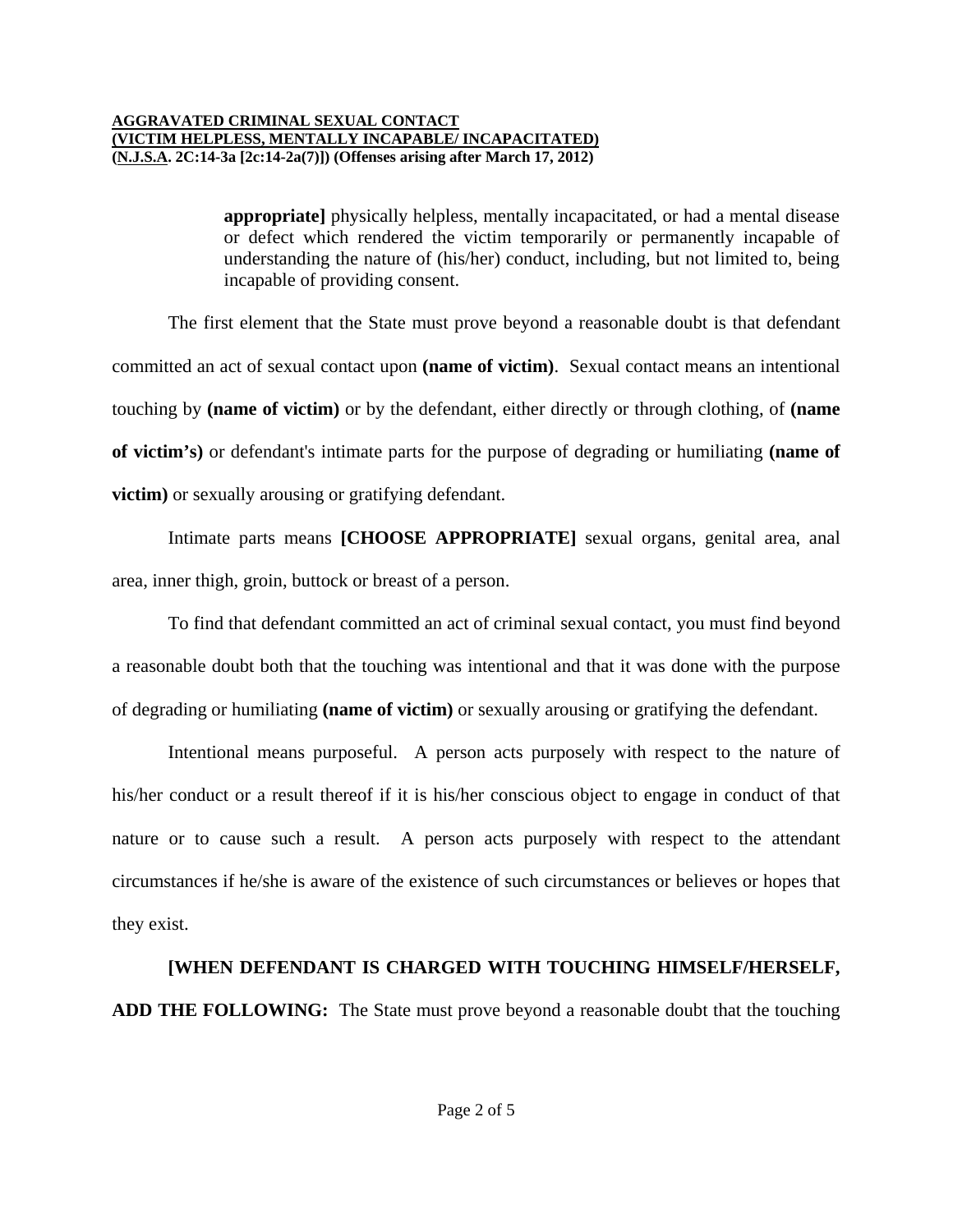#### **AGGRAVATED CRIMINAL SEXUAL CONTACT (VICTIM HELPLESS, MENTALLY INCAPABLE/ INCAPACITATED) (N.J.S.A. 2C:14-3a [2c:14-2a(7)]) (Offenses arising after March 17, 2012)**

was in view of the victim whom the defendant knew to be present.<sup>[2](#page-0-1)</sup> The State is not required to prove that **(name of victim)** actually observed or witnessed the alleged sexual contact. Rather, the State must prove that the alleged sexual contact occurred in the view of **(name of victim)**. "Field of vision" is not limited to the visual direction in which the alleged victim is focused upon at the particular time when the alleged sexual contact is said to have occurred. Field of vision includes the areas that (name of victim) was capable of viewing.<sup>[3](#page-2-0)</sup> The State must prove beyond a reasonable doubt that **(name of victim)** was present.

A person acts knowingly with respect to the nature of his/her conduct or the attendant circumstances if he/she is aware that the conduct is of that nature or that such circumstances exist or the person is aware of a high probability of their existence. A person acts knowingly with respect to a result of the conduct if he/she is aware that it is practically certain that the conduct will cause a result. "Knowing," "with knowledge," or equivalent terms have the same meaning.

Purpose [and knowledge] [is] [are] [a] condition[s] of the mind. [It] [They] cannot be seen. Often, [it] [they] can only be determined by inference from defendant's conduct, words or acts. A state of mind is rarely susceptible of direct proof but must ordinarily be inferred from the facts. Therefore, it is not necessary that the State produce witnesses to testify that an accused said that he/she had a certain state of mind when he/she did a particular thing. It is within your power to find that such proof has been furnished beyond a reasonable doubt by inference which

<span id="page-2-1"></span> $\overline{2}$  $\frac{2}{3}$  State v. Zeidell, 154 N.J. 417 (1998).

<span id="page-2-0"></span><sup>3</sup> State v. Breitweiser, 373 N.J. Super. 271, 276, 286-87 (App. Div. 2004).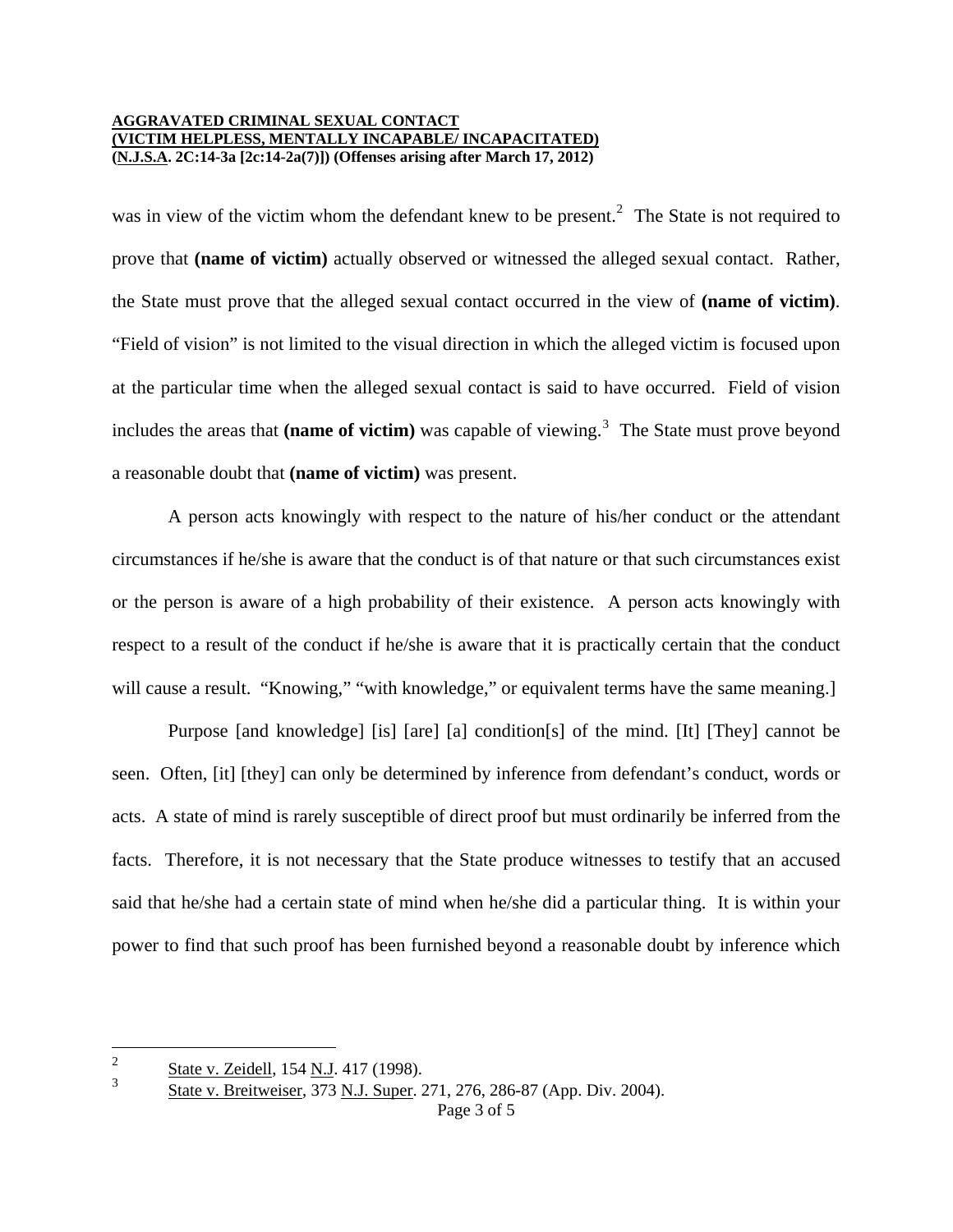### **AGGRAVATED CRIMINAL SEXUAL CONTACT (VICTIM HELPLESS, MENTALLY INCAPABLE/ INCAPACITATED) (N.J.S.A. 2C:14-3a [2c:14-2a(7)]) (Offenses arising after March 17, 2012)**

may arise from the nature of his/her acts and conduct and from all he/she said and did at the particular time and place and from all surrounding circumstances established by the evidence.

The second element that the State must prove beyond a reasonable doubt is that at the time of the sexual contact, the victim was **[choose appropriate]** physically helpless, mentally incapacitated, or had a mental disease or defect which rendered the victim temporarily or permanently incapable of understanding the nature of (his/her) conduct, including, but not limited to, being incapable of providing consent.

Physically helpless means that condition in which a person is unconscious or is physically unable to flee or is physically unable to communicate unwillingness to act.<sup>[4](#page-2-1)</sup>

Mentally incapable means that condition in which a person suffers has a mental disease or defect which renders that person temporarily or permanently incapable of understanding the nature of (his/her) conduct, including but not limited to, being incapable of providing consent.<sup>[5](#page-3-0)</sup> A person is mentally incapable if, at the time of the sexual activity, the mental disease or defect rendered (him/her) unable to comprehend the distinctively sexual nature of the conduct, or incapable of understanding or exercising the right to refuse to engage in such conduct with another. It includes both the capacity to understand and the capacity to consent with respect to personal sexual activity.

The capacity to consent involves knowing that one's body is private and is not subject to the physical invasions of another and that one has the right and ability to refuse to engage in

<span id="page-3-1"></span> $\overline{4}$  $\frac{4}{5}$  N.J.S.A. 2C:14-1g.

<span id="page-3-0"></span><sup>5</sup> N.J.S.A. 2C:14-1h.